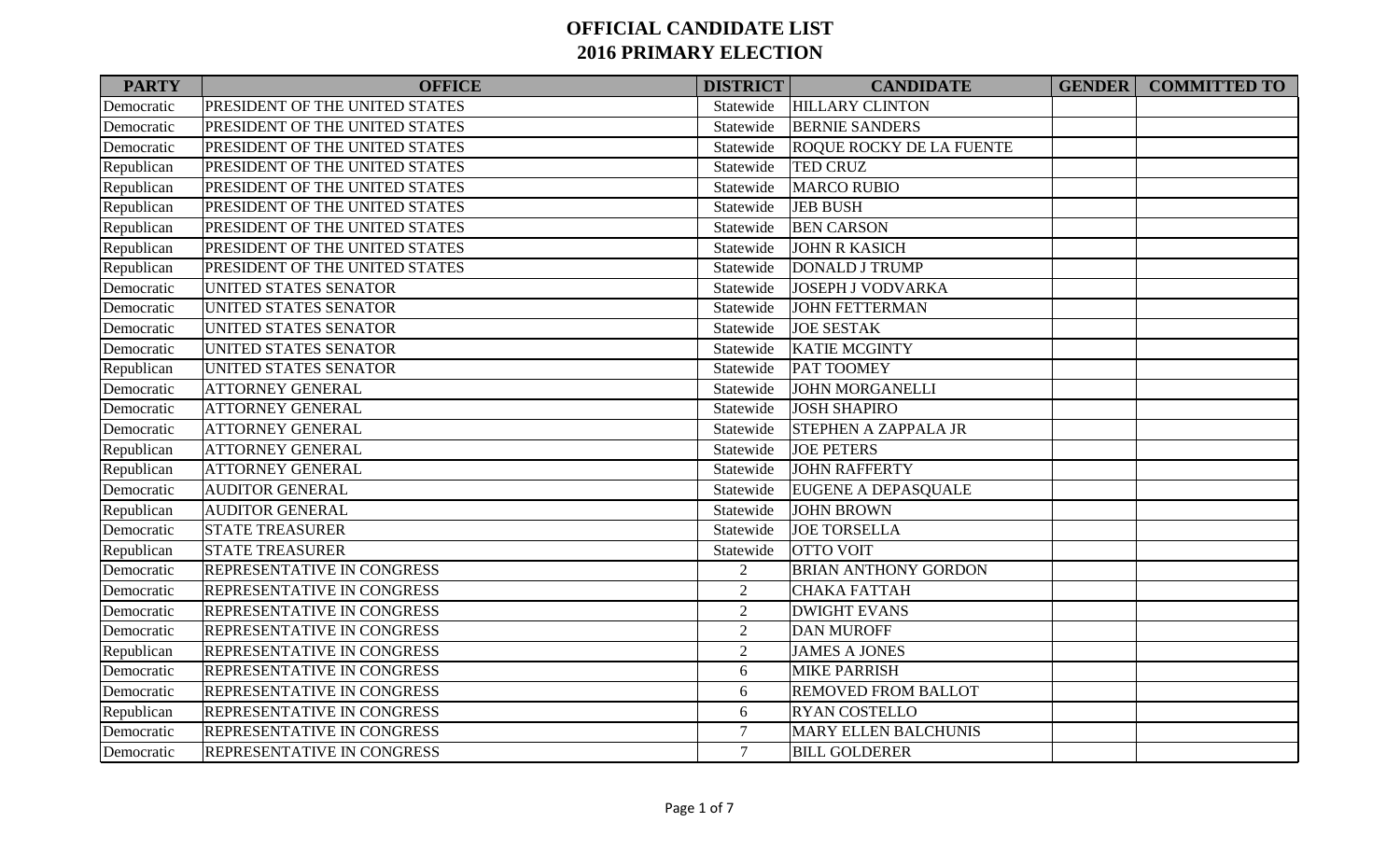| <b>PARTY</b> | <b>OFFICE</b>                          | <b>DISTRICT</b> | <b>CANDIDATE</b>         | <b>GENDER</b> | <b>COMMITTED TO</b> |
|--------------|----------------------------------------|-----------------|--------------------------|---------------|---------------------|
| Republican   | <b>REPRESENTATIVE IN CONGRESS</b>      | $\overline{7}$  | <b>STAN CASACIO</b>      |               |                     |
| Republican   | <b>REPRESENTATIVE IN CONGRESS</b>      | $\overline{7}$  | PATRICK L MEEHAN         |               |                     |
| Democratic   | <b>REPRESENTATIVE IN CONGRESS</b>      | $8\,$           | <b>STEVE SANTARSIERO</b> |               |                     |
| Democratic   | REPRESENTATIVE IN CONGRESS             | $\,8\,$         | SHAUGHNESSY NAUGHTON     |               |                     |
| Republican   | <b>REPRESENTATIVE IN CONGRESS</b>      | $\,8\,$         | <b>BRIAN FITZPATRICK</b> |               |                     |
| Republican   | REPRESENTATIVE IN CONGRESS             | $\,8\,$         | <b>MARC DUOME</b>        |               |                     |
| Republican   | <b>REPRESENTATIVE IN CONGRESS</b>      | 8               | <b>ANDREW L WARREN</b>   |               |                     |
| Democratic   | <b>REPRESENTATIVE IN CONGRESS</b>      | 13              | <b>BRENDAN F BOYLE</b>   |               |                     |
| Democratic   | SENATOR IN THE GENERAL ASSEMBLY        | $\overline{7}$  | <b>VINCENT HUGHES</b>    |               |                     |
| Democratic   | SENATOR IN THE GENERAL ASSEMBLY        | 17              | <b>DAYLIN LEACH</b>      |               |                     |
| Republican   | SENATOR IN THE GENERAL ASSEMBLY        | 17              | <b>BRIAN GONDEK</b>      |               |                     |
| Republican   | REPRESENTATIVE IN THE GENERAL ASSEMBLY | 26              | TIM HENNESSEY            |               |                     |
| Democratic   | REPRESENTATIVE IN THE GENERAL ASSEMBLY | 53              | <b>LEON ANGELICHIO</b>   |               |                     |
| Republican   | REPRESENTATIVE IN THE GENERAL ASSEMBLY | 53              | <b>ROBERT W GODSHALL</b> |               |                     |
| Democratic   | REPRESENTATIVE IN THE GENERAL ASSEMBLY | 61              | <b>MELISSA FLOWERS</b>   |               |                     |
| Republican   | REPRESENTATIVE IN THE GENERAL ASSEMBLY | 61              | <b>KATE M HARPER</b>     |               |                     |
| Democratic   | REPRESENTATIVE IN THE GENERAL ASSEMBLY | 70              | <b>MATT BRADFORD</b>     |               |                     |
| Republican   | REPRESENTATIVE IN THE GENERAL ASSEMBLY | 70              | <b>CHUCK SPRINGER</b>    |               |                     |
| Republican   | REPRESENTATIVE IN THE GENERAL ASSEMBLY | 131             | <b>BILL COYLE</b>        |               |                     |
| Republican   | REPRESENTATIVE IN THE GENERAL ASSEMBLY | 131             | <b>JUSTIN J SIMMONS</b>  |               |                     |
| Democratic   | REPRESENTATIVE IN THE GENERAL ASSEMBLY | 146             | <b>JOE CIRESI</b>        |               |                     |
| Republican   | REPRESENTATIVE IN THE GENERAL ASSEMBLY | 146             | THOMAS J QUIGLEY         |               |                     |
| Democratic   | REPRESENTATIVE IN THE GENERAL ASSEMBLY | 147             | <b>RACHEL HENDRICKS</b>  |               |                     |
| Republican   | REPRESENTATIVE IN THE GENERAL ASSEMBLY | 147             | <b>MARCY TOEPEL</b>      |               |                     |
| Democratic   | REPRESENTATIVE IN THE GENERAL ASSEMBLY | 148             | <b>MARY JO DALEY</b>     |               |                     |
| Republican   | REPRESENTATIVE IN THE GENERAL ASSEMBLY | 148             | <b>ED FLOCCO</b>         |               |                     |
| Democratic   | REPRESENTATIVE IN THE GENERAL ASSEMBLY | 149             | <b>TIM BRIGGS</b>        |               |                     |
| Republican   | REPRESENTATIVE IN THE GENERAL ASSEMBLY | 149             | <b>CHIRA SMITH</b>       |               |                     |
| Democratic   | REPRESENTATIVE IN THE GENERAL ASSEMBLY | 150             | <b>STEVEN BURDA</b>      |               |                     |
| Democratic   | REPRESENTATIVE IN THE GENERAL ASSEMBLY | 150             | <b>LINDA WEAVER</b>      |               |                     |
| Republican   | REPRESENTATIVE IN THE GENERAL ASSEMBLY | 150             | <b>MICHAEL N CORR</b>    |               |                     |
| Democratic   | REPRESENTATIVE IN THE GENERAL ASSEMBLY | 151             | <b>JIMMY FAGAN JR</b>    |               |                     |
| Republican   | REPRESENTATIVE IN THE GENERAL ASSEMBLY | 151             | <b>TODD STEPHENS</b>     |               |                     |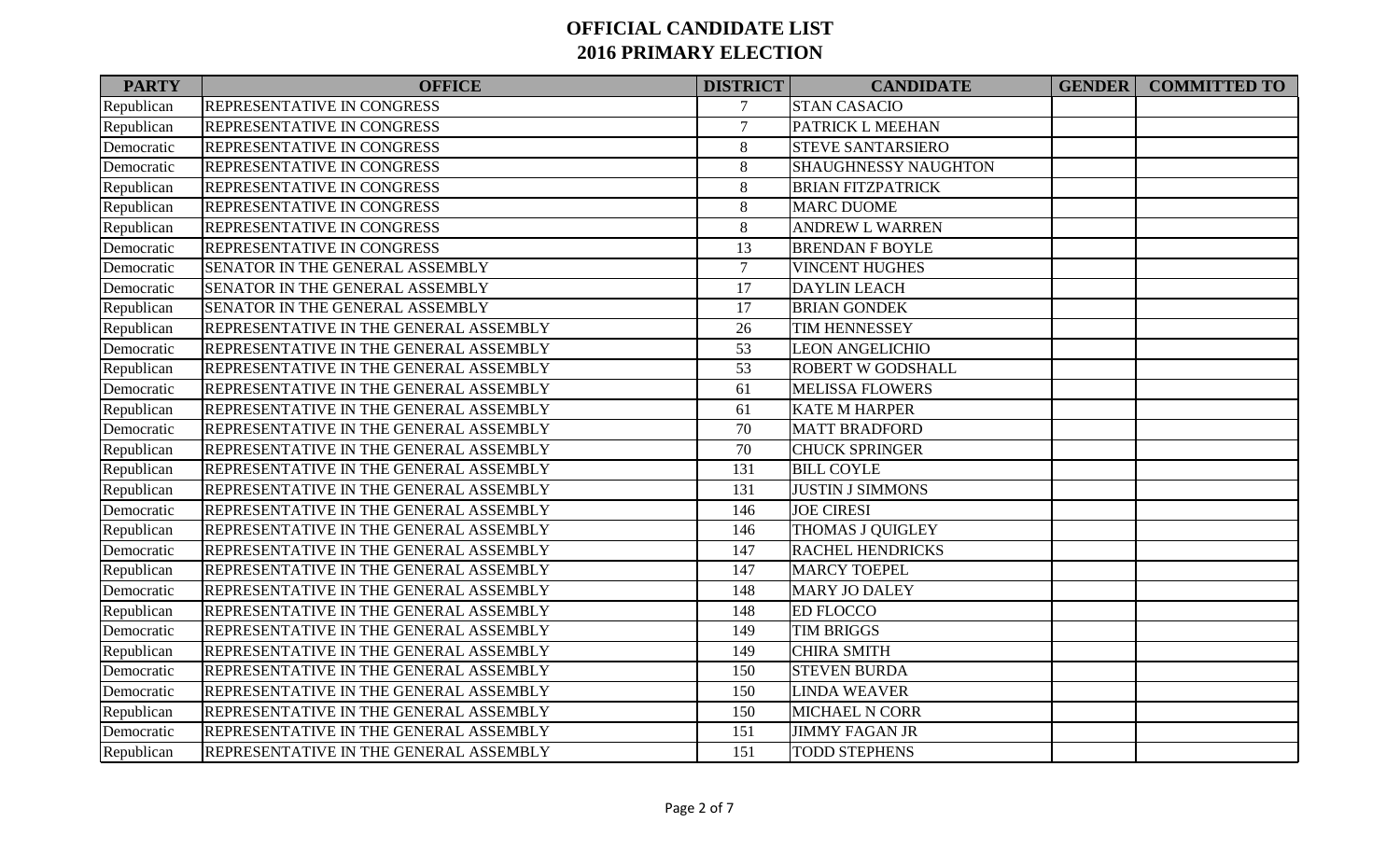| <b>PARTY</b> | <b>OFFICE</b>                              | <b>DISTRICT</b> | <b>CANDIDATE</b>             |        | <b>GENDER COMMITTED TO</b> |
|--------------|--------------------------------------------|-----------------|------------------------------|--------|----------------------------|
| Democratic   | REPRESENTATIVE IN THE GENERAL ASSEMBLY     | 152             | <b>ALBERT J DERMOVSESIAN</b> |        |                            |
| Republican   | REPRESENTATIVE IN THE GENERAL ASSEMBLY     | 152             | THOMAS P MURT                |        |                            |
| Democratic   | REPRESENTATIVE IN THE GENERAL ASSEMBLY     | 153             | <b>MADELEINE DEAN</b>        |        |                            |
| Republican   | REPRESENTATIVE IN THE GENERAL ASSEMBLY     | 153             | <b>ANTHONY SCALFARO</b>      |        |                            |
| Democratic   | REPRESENTATIVE IN THE GENERAL ASSEMBLY     | 154             | <b>STEVE MCCARTER</b>        |        |                            |
| Republican   | REPRESENTATIVE IN THE GENERAL ASSEMBLY     | 154             | THOM ESTILOW                 |        |                            |
| Democratic   | REPRESENTATIVE IN THE GENERAL ASSEMBLY     | 157             | HANS VAN MOL                 |        |                            |
| Republican   | REPRESENTATIVE IN THE GENERAL ASSEMBLY     | 157             | <b>WARREN KAMPF</b>          |        |                            |
| Democratic   | REPRESENTATIVE IN THE GENERAL ASSEMBLY     | 166             | <b>GREG VITALI</b>           |        |                            |
| Republican   | REPRESENTATIVE IN THE GENERAL ASSEMBLY     | 166             | <b>JIM KNAPP</b>             |        |                            |
| Democratic   | REPRESENTATIVE IN THE GENERAL ASSEMBLY     | 172             | <b>KEVIN J BOYLE</b>         |        |                            |
| Republican   | REPRESENTATIVE IN THE GENERAL ASSEMBLY     | 172             | <b>JIM PIO</b>               |        |                            |
| Democratic   | REPRESENTATIVE IN THE GENERAL ASSEMBLY     | 194             | <b>PAM DELISSIO</b>          |        |                            |
| Democratic   | REPRESENTATIVE IN THE GENERAL ASSEMBLY     | 194             | <b>SEAN STEVENS</b>          |        |                            |
| Republican   | REPRESENTATIVE IN THE GENERAL ASSEMBLY     | 194             | <b>BILL POUNDS</b>           |        |                            |
| Democratic   | DELEGATE TO DEMOCRATIC NATIONAL CONVENTION | $\overline{2}$  | <b>CINDY BASS</b>            | Female | <b>HILLARY CLINTON</b>     |
| Democratic   | DELEGATE TO DEMOCRATIC NATIONAL CONVENTION | $\overline{2}$  | YASMEEN KABOUD               | Female | <b>BERNIE SANDERS</b>      |
| Democratic   | DELEGATE TO DEMOCRATIC NATIONAL CONVENTION | $\overline{2}$  | <b>LOU AGRE</b>              | Male   | <b>BERNIE SANDERS</b>      |
| Democratic   | DELEGATE TO DEMOCRATIC NATIONAL CONVENTION | $\overline{2}$  | KATHERINE J GILMORE          | Female | <b>HILLARY CLINTON</b>     |
| Democratic   | DELEGATE TO DEMOCRATIC NATIONAL CONVENTION | $\overline{2}$  | <b>JERRY T JORDAN</b>        | Male   | <b>HILLARY CLINTON</b>     |
| Democratic   | DELEGATE TO DEMOCRATIC NATIONAL CONVENTION | $\overline{2}$  | <b>MALCOLM KENYATTA</b>      | Male   | <b>HILLARY CLINTON</b>     |
| Democratic   | DELEGATE TO DEMOCRATIC NATIONAL CONVENTION | $\overline{2}$  | <b>ARIANA FLORES GORDON</b>  | Female | <b>BERNIE SANDERS</b>      |
| Democratic   | DELEGATE TO DEMOCRATIC NATIONAL CONVENTION | $\overline{2}$  | <b>MARY JO DALEY</b>         | Female | <b>HILLARY CLINTON</b>     |
| Democratic   | DELEGATE TO DEMOCRATIC NATIONAL CONVENTION | $\overline{2}$  | <b>CAROL ROSE FLEISCHMAN</b> | Female | <b>BERNIE SANDERS</b>      |
| Democratic   | DELEGATE TO DEMOCRATIC NATIONAL CONVENTION | $\overline{2}$  | <b>MARK ARONCHICK</b>        | Male   | <b>HILLARY CLINTON</b>     |
| Democratic   | DELEGATE TO DEMOCRATIC NATIONAL CONVENTION | $\overline{2}$  | <b>HAMDI SOYSAL</b>          | Male   | <b>BERNIE SANDERS</b>      |
| Democratic   | DELEGATE TO DEMOCRATIC NATIONAL CONVENTION | $\sqrt{2}$      | <b>SHERRIE COHEN</b>         | Female | <b>BERNIE SANDERS</b>      |
| Democratic   | DELEGATE TO DEMOCRATIC NATIONAL CONVENTION | $\overline{2}$  | <b>KEN WASHINGTON</b>        | Male   | <b>HILLARY CLINTON</b>     |
| Democratic   | DELEGATE TO DEMOCRATIC NATIONAL CONVENTION | 2               | <b>GWEN SNYDER</b>           | Female | BERNIE SANDERS             |
| Democratic   | DELEGATE TO DEMOCRATIC NATIONAL CONVENTION | 2               | <b>TONYA DIANE BAH</b>       | Female | <b>BERNIE SANDERS</b>      |
| Democratic   | DELEGATE TO DEMOCRATIC NATIONAL CONVENTION | $\overline{2}$  | <b>MICHELLE W SINGER</b>     | Female | <b>HILLARY CLINTON</b>     |
| Democratic   | DELEGATE TO DEMOCRATIC NATIONAL CONVENTION | $\overline{2}$  | HEATHER A STEINMILLER        | Female | <b>HILLARY CLINTON</b>     |
| Democratic   | DELEGATE TO DEMOCRATIC NATIONAL CONVENTION | 2               | WILLIAM LEOPOLD              | Male   | <b>BERNIE SANDERS</b>      |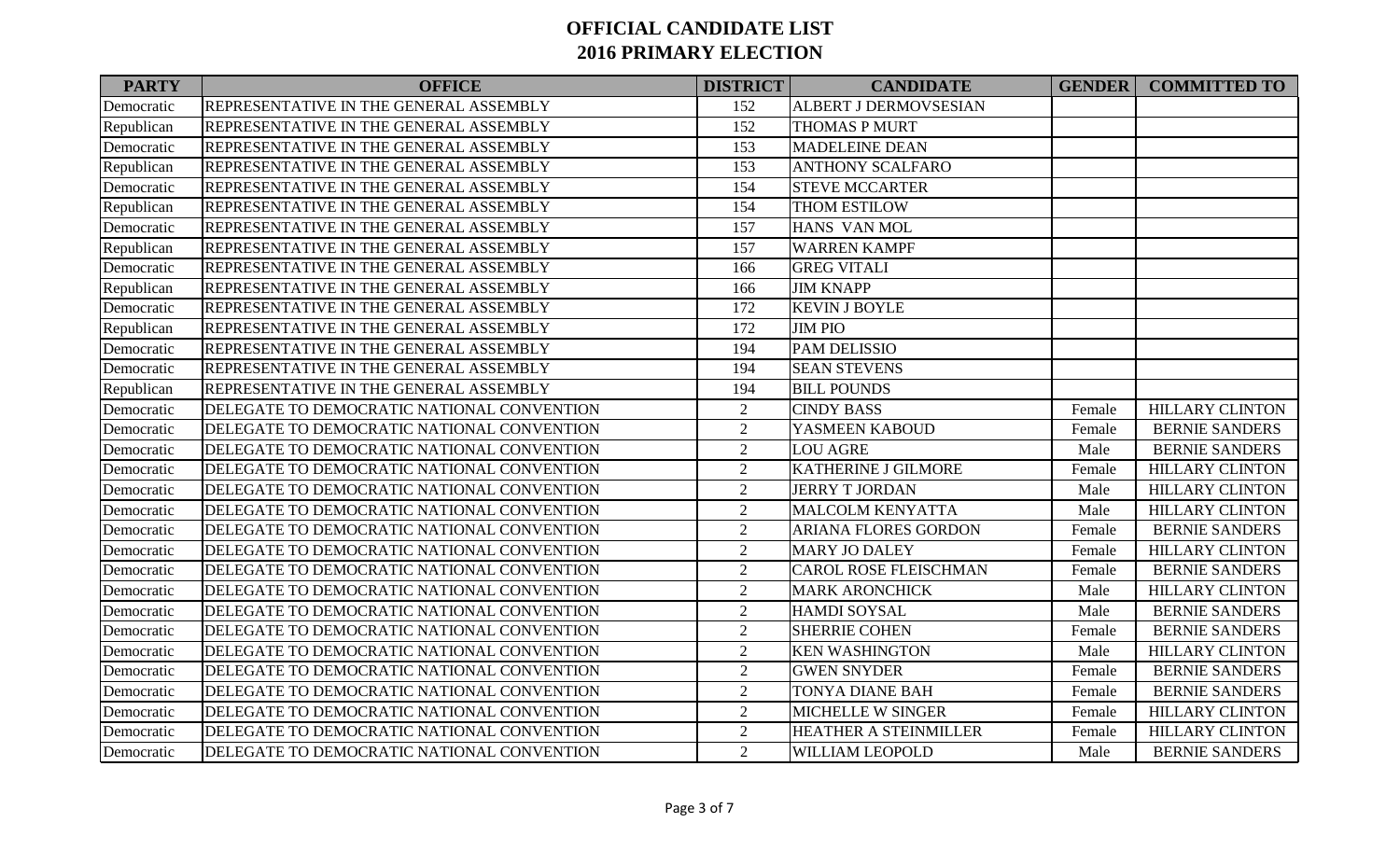| <b>PARTY</b> | <b>OFFICE</b>                              | <b>DISTRICT</b> | <b>CANDIDATE</b>               | <b>GENDER</b> | <b>COMMITTED TO</b>    |
|--------------|--------------------------------------------|-----------------|--------------------------------|---------------|------------------------|
| Democratic   | DELEGATE TO DEMOCRATIC NATIONAL CONVENTION | 2               | NICOLE ALLEN-WHITE             | Female        | <b>HILLARY CLINTON</b> |
| Democratic   | DELEGATE TO DEMOCRATIC NATIONAL CONVENTION | $\overline{2}$  | <b>JOE FOSTER</b>              | Male          | <b>HILLARY CLINTON</b> |
| Democratic   | DELEGATE TO DEMOCRATIC NATIONAL CONVENTION | $\overline{2}$  | <b>VINCENT HUGHES</b>          | Male          | <b>HILLARY CLINTON</b> |
| Democratic   | DELEGATE TO DEMOCRATIC NATIONAL CONVENTION | $\overline{2}$  | <b>WALEED SHAHID</b>           | Male          | <b>BERNIE SANDERS</b>  |
| Democratic   | DELEGATE TO DEMOCRATIC NATIONAL CONVENTION | $\overline{2}$  | <b>BLONDELL REYNOLDS BROWN</b> | Female        | <b>HILLARY CLINTON</b> |
| Democratic   | DELEGATE TO DEMOCRATIC NATIONAL CONVENTION | $\overline{2}$  | <b>MARGARET LENZI</b>          | Female        | <b>BERNIE SANDERS</b>  |
| Democratic   | DELEGATE TO DEMOCRATIC NATIONAL CONVENTION | 6               | KATHI COZZONE                  | Female        | <b>HILLARY CLINTON</b> |
| Democratic   | DELEGATE TO DEMOCRATIC NATIONAL CONVENTION | 6               | JOHN J HELLMANN III            | Male          | <b>BERNIE SANDERS</b>  |
| Democratic   | DELEGATE TO DEMOCRATIC NATIONAL CONVENTION | 6               | <b>ANDREW E DINNIMAN</b>       | Male          | <b>HILLARY CLINTON</b> |
| Democratic   | DELEGATE TO DEMOCRATIC NATIONAL CONVENTION | 6               | LINDA MERRIL COURTEMANCHE      | Female        | <b>BERNIE SANDERS</b>  |
| Democratic   | DELEGATE TO DEMOCRATIC NATIONAL CONVENTION | 6               | <b>ROBIN C GREENE</b>          | Female        | <b>HILLARY CLINTON</b> |
| Democratic   | DELEGATE TO DEMOCRATIC NATIONAL CONVENTION | 6               | WENDELL W YOUNG IV             | Male          | <b>HILLARY CLINTON</b> |
| Democratic   | DELEGATE TO DEMOCRATIC NATIONAL CONVENTION | 6               | <b>SABRINA FEDRIGO</b>         | Female        | <b>BERNIE SANDERS</b>  |
| Democratic   | DELEGATE TO DEMOCRATIC NATIONAL CONVENTION | 6               | <b>DAN WOFFORD</b>             | Male          | <b>HILLARY CLINTON</b> |
| Democratic   | DELEGATE TO DEMOCRATIC NATIONAL CONVENTION | 6               | <b>MARIAN MOSKOWITZ</b>        | Female        | <b>HILLARY CLINTON</b> |
| Democratic   | DELEGATE TO DEMOCRATIC NATIONAL CONVENTION | 6               | <b>HARLAN A KUTSCHER</b>       | Male          | <b>BERNIE SANDERS</b>  |
| Democratic   | DELEGATE TO DEMOCRATIC NATIONAL CONVENTION | 6               | <b>HUGH BROWNSTONE</b>         | Male          | <b>BERNIE SANDERS</b>  |
| Democratic   | DELEGATE TO DEMOCRATIC NATIONAL CONVENTION | 6               | <b>PATTI ROSE</b>              | Female        | <b>BERNIE SANDERS</b>  |
| Democratic   | DELEGATE TO DEMOCRATIC NATIONAL CONVENTION | 6               | <b>JUDY SCHWANK</b>            | Female        | <b>HILLARY CLINTON</b> |
| Democratic   | DELEGATE TO DEMOCRATIC NATIONAL CONVENTION | $\overline{7}$  | <b>KRISTIN SEALE</b>           | Female        | <b>BERNIE SANDERS</b>  |
| Democratic   | DELEGATE TO DEMOCRATIC NATIONAL CONVENTION | $\overline{7}$  | <b>DANIELLE FENDRICK</b>       | Female        | <b>BERNIE SANDERS</b>  |
| Democratic   | DELEGATE TO DEMOCRATIC NATIONAL CONVENTION | $\overline{7}$  | <b>SHELLY RAHMAN</b>           | Female        | <b>HILLARY CLINTON</b> |
| Democratic   | DELEGATE TO DEMOCRATIC NATIONAL CONVENTION | $\tau$          | <b>JANNIE K LAU</b>            | Female        | <b>HILLARY CLINTON</b> |
| Democratic   | DELEGATE TO DEMOCRATIC NATIONAL CONVENTION | $\overline{7}$  | <b>TERESITA DIAZ BRADLEY</b>   | Female        | <b>HILLARY CLINTON</b> |
| Democratic   | DELEGATE TO DEMOCRATIC NATIONAL CONVENTION | $\tau$          | <b>TOM HERMAN</b>              | Male          | <b>HILLARY CLINTON</b> |
| Democratic   | DELEGATE TO DEMOCRATIC NATIONAL CONVENTION | $\overline{7}$  | <b>BRIANNA JOHNSTON</b>        | Female        | <b>BERNIE SANDERS</b>  |
| Democratic   | DELEGATE TO DEMOCRATIC NATIONAL CONVENTION | $\overline{7}$  | <b>JIM SAVAGE</b>              | Male          | <b>BERNIE SANDERS</b>  |
| Democratic   | DELEGATE TO DEMOCRATIC NATIONAL CONVENTION | $\tau$          | <b>WENDY WOLF</b>              | Female        | <b>HILLARY CLINTON</b> |
| Democratic   | DELEGATE TO DEMOCRATIC NATIONAL CONVENTION | $\overline{7}$  | <b>WALTER WEEKS</b>            | Male          | <b>BERNIE SANDERS</b>  |
| Democratic   | DELEGATE TO DEMOCRATIC NATIONAL CONVENTION | $\overline{7}$  | <b>KENNETH LAWRENCE II</b>     | Male          | <b>HILLARY CLINTON</b> |
| Democratic   | DELEGATE TO DEMOCRATIC NATIONAL CONVENTION | $\overline{7}$  | <b>BARBARA G BLUM</b>          | Female        | <b>BERNIE SANDERS</b>  |
| Democratic   | DELEGATE TO DEMOCRATIC NATIONAL CONVENTION | $\tau$          | <b>DAYLIN LEACH</b>            | Male          | <b>HILLARY CLINTON</b> |
| Democratic   | DELEGATE TO DEMOCRATIC NATIONAL CONVENTION | 8               | <b>CHUCK PENNACCHIO</b>        | Male          | <b>BERNIE SANDERS</b>  |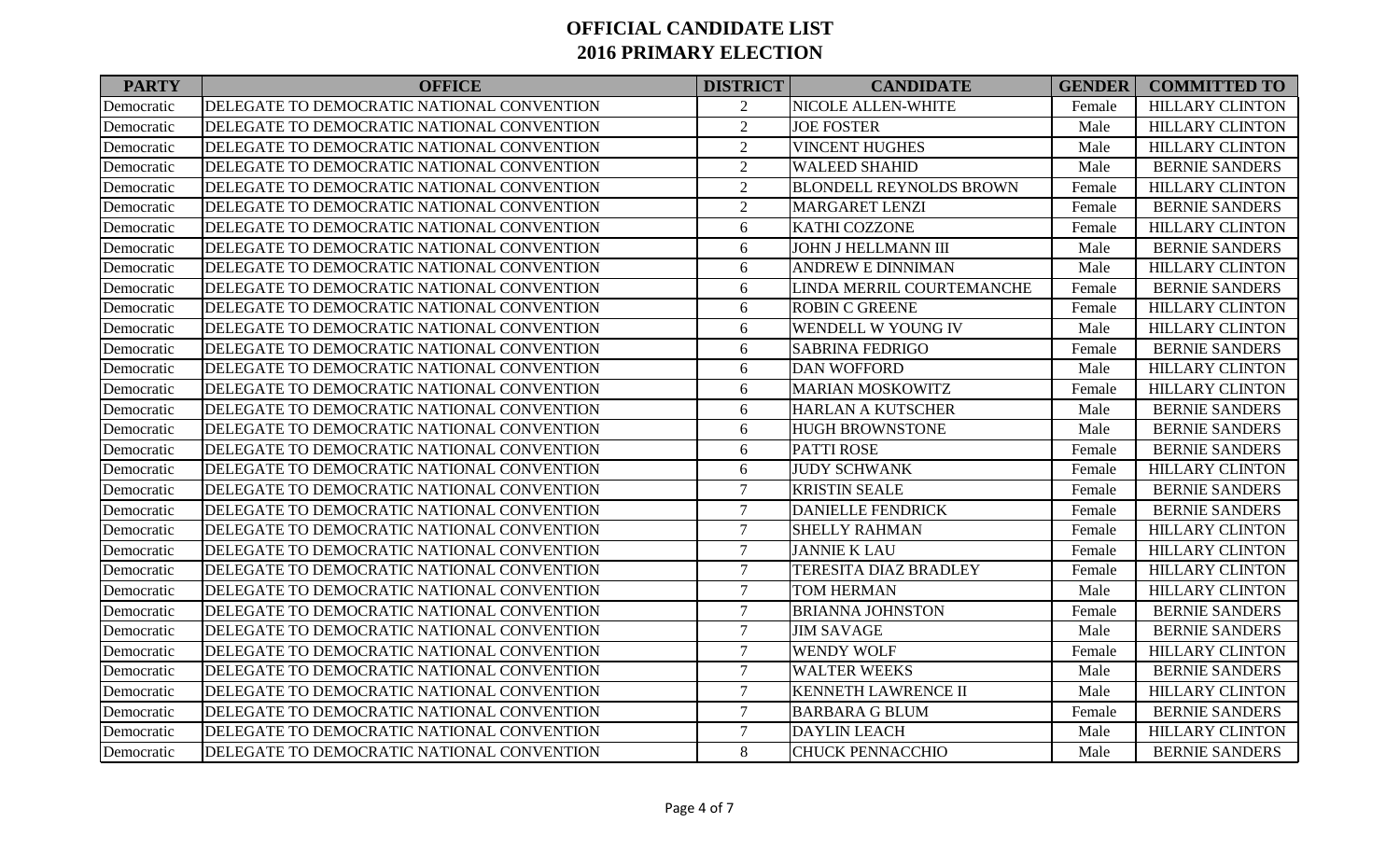| <b>PARTY</b> | <b>OFFICE</b>                              | <b>DISTRICT</b> | <b>CANDIDATE</b>           | <b>GENDER</b> | <b>COMMITTED TO</b>    |
|--------------|--------------------------------------------|-----------------|----------------------------|---------------|------------------------|
| Democratic   | DELEGATE TO DEMOCRATIC NATIONAL CONVENTION | 8               | <b>KATHRYN BOOCKVAR</b>    | Female        | <b>HILLARY CLINTON</b> |
| Democratic   | DELEGATE TO DEMOCRATIC NATIONAL CONVENTION | $\,8\,$         | <b>LAWRENCE F HANDY</b>    | Male          | <b>BERNIE SANDERS</b>  |
| Democratic   | DELEGATE TO DEMOCRATIC NATIONAL CONVENTION | $\,8\,$         | PATRICIA MERTENS BOYLE     | Female        | <b>BERNIE SANDERS</b>  |
| Democratic   | DELEGATE TO DEMOCRATIC NATIONAL CONVENTION | 8               | <b>PAUL RODEN</b>          | Male          | <b>BERNIE SANDERS</b>  |
| Democratic   | DELEGATE TO DEMOCRATIC NATIONAL CONVENTION | $\,8\,$         | <b>DIANE R GATLEY</b>      | Female        | <b>BERNIE SANDERS</b>  |
| Democratic   | DELEGATE TO DEMOCRATIC NATIONAL CONVENTION | $\,8\,$         | <b>CARA R SIMONETTA</b>    | Female        | <b>BERNIE SANDERS</b>  |
| Democratic   | DELEGATE TO DEMOCRATIC NATIONAL CONVENTION | $\,8\,$         | <b>ALEXANDER W JARIN</b>   | Male          | <b>HILLARY CLINTON</b> |
| Democratic   | DELEGATE TO DEMOCRATIC NATIONAL CONVENTION | $\,8\,$         | <b>DOLORES MCCRACKEN</b>   | Female        | <b>HILLARY CLINTON</b> |
| Democratic   | DELEGATE TO DEMOCRATIC NATIONAL CONVENTION | $\,8\,$         | <b>DIANE MARSEGLIA</b>     | Female        | <b>HILLARY CLINTON</b> |
| Democratic   | DELEGATE TO DEMOCRATIC NATIONAL CONVENTION | $8\,$           | <b>ANNA PAYNE</b>          | Female        | <b>BERNIE SANDERS</b>  |
| Democratic   | DELEGATE TO DEMOCRATIC NATIONAL CONVENTION | 8               | <b>JOHN GALLOWAY</b>       | Male          | <b>HILLARY CLINTON</b> |
| Democratic   | DELEGATE TO DEMOCRATIC NATIONAL CONVENTION | $\,8\,$         | <b>TINA DAVIS</b>          | Female        | <b>HILLARY CLINTON</b> |
| Democratic   | DELEGATE TO DEMOCRATIC NATIONAL CONVENTION | $\,8\,$         | <b>JOHN F CORDISCO</b>     | Male          | <b>HILLARY CLINTON</b> |
| Democratic   | DELEGATE TO DEMOCRATIC NATIONAL CONVENTION | 13              | <b>ALLYSON Y SCHWARTZ</b>  | Female        | <b>HILLARY CLINTON</b> |
| Democratic   | DELEGATE TO DEMOCRATIC NATIONAL CONVENTION | 13              | <b>VAL ARKOOSH</b>         | Female        | <b>HILLARY CLINTON</b> |
| Democratic   | DELEGATE TO DEMOCRATIC NATIONAL CONVENTION | 13              | <b>BETSY MAY KILKENNY</b>  | Female        | <b>HILLARY CLINTON</b> |
| Democratic   | DELEGATE TO DEMOCRATIC NATIONAL CONVENTION | 13              | MICHAEL J RAHMING          | Male          | <b>BERNIE SANDERS</b>  |
| Democratic   | DELEGATE TO DEMOCRATIC NATIONAL CONVENTION | 13              | <b>MARK B COHEN</b>        | Male          | <b>BERNIE SANDERS</b>  |
| Democratic   | DELEGATE TO DEMOCRATIC NATIONAL CONVENTION | 13              | <b>CHARLES QUANN</b>       | Male          | <b>HILLARY CLINTON</b> |
| Democratic   | DELEGATE TO DEMOCRATIC NATIONAL CONVENTION | 13              | <b>LOUIS FARINELLA</b>     | Male          | <b>HILLARY CLINTON</b> |
| Democratic   | DELEGATE TO DEMOCRATIC NATIONAL CONVENTION | 13              | <b>ELAINE TOMLIN</b>       | Female        | <b>HILLARY CLINTON</b> |
| Democratic   | DELEGATE TO DEMOCRATIC NATIONAL CONVENTION | 13              | <b>HENRY ALBERT</b>        | Male          | <b>BERNIE SANDERS</b>  |
| Democratic   | DELEGATE TO DEMOCRATIC NATIONAL CONVENTION | 13              | <b>W GERARD OLEKSIAK</b>   | Male          | <b>HILLARY CLINTON</b> |
| Democratic   | DELEGATE TO DEMOCRATIC NATIONAL CONVENTION | 13              | <b>MIKE STACK</b>          | Male          | <b>HILLARY CLINTON</b> |
| Democratic   | DELEGATE TO DEMOCRATIC NATIONAL CONVENTION | 13              | <b>LINDA A FIELDS</b>      | Female        | <b>BERNIE SANDERS</b>  |
| Democratic   | DELEGATE TO DEMOCRATIC NATIONAL CONVENTION | 13              | <b>MELISSA ROBBINS</b>     | Female        | <b>BERNIE SANDERS</b>  |
| Democratic   | DELEGATE TO DEMOCRATIC NATIONAL CONVENTION | 13              | <b>BEV HAHN</b>            | Female        | <b>BERNIE SANDERS</b>  |
| Republican   | DELEGATE TO REPUBLICAN NATIONAL CONVENTION | $\overline{2}$  | <b>CALVIN TUCKER</b>       |               |                        |
| Republican   | DELEGATE TO REPUBLICAN NATIONAL CONVENTION | $\overline{2}$  | <b>AARON COHEN</b>         |               |                        |
| Republican   | DELEGATE TO REPUBLICAN NATIONAL CONVENTION | $\overline{2}$  | <b>ELIZABETH HAVEY</b>     |               |                        |
| Republican   | DELEGATE TO REPUBLICAN NATIONAL CONVENTION | $\overline{2}$  | <b>ALDRIDK GESSA</b>       |               |                        |
| Republican   | DELEGATE TO REPUBLICAN NATIONAL CONVENTION | 6               | <b>MARY ELIZABETH WERT</b> |               |                        |
| Republican   | DELEGATE TO REPUBLICAN NATIONAL CONVENTION | 6               | <b>LARRY E STOHLER</b>     |               |                        |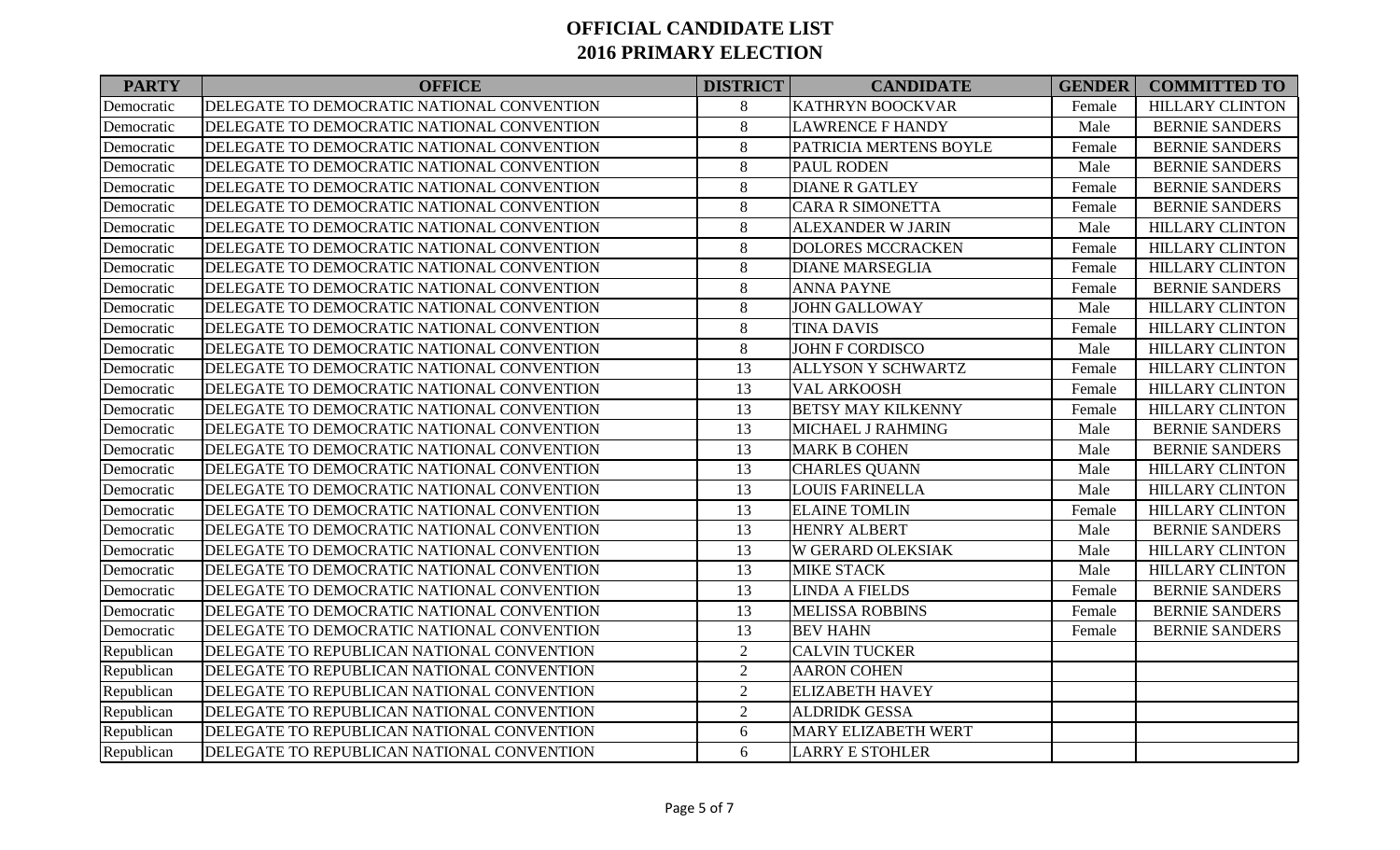| <b>PARTY</b> | <b>OFFICE</b>                                  | <b>DISTRICT</b> | <b>CANDIDATE</b>         | <b>GENDER</b> | <b>COMMITTED TO</b>    |
|--------------|------------------------------------------------|-----------------|--------------------------|---------------|------------------------|
| Republican   | DELEGATE TO REPUBLICAN NATIONAL CONVENTION     | 6               | <b>DOUG HAGER</b>        |               |                        |
| Republican   | DELEGATE TO REPUBLICAN NATIONAL CONVENTION     | 6               | <b>RYAN COSTELLO</b>     |               |                        |
| Republican   | DELEGATE TO REPUBLICAN NATIONAL CONVENTION     | 6               | <b>WAYNE BUCKWALTER</b>  |               |                        |
| Republican   | DELEGATE TO REPUBLICAN NATIONAL CONVENTION     | 6               | <b>ROBERT WERT</b>       |               |                        |
| Republican   | DELEGATE TO REPUBLICAN NATIONAL CONVENTION     | $6\,$           | MICHELLE H KICHLINE      |               |                        |
| Republican   | DELEGATE TO REPUBLICAN NATIONAL CONVENTION     | $6\,$           | VICKI LIGHTCAP           |               |                        |
| Republican   | DELEGATE TO REPUBLICAN NATIONAL CONVENTION     | $\overline{7}$  | <b>MICHAEL PUPPIO</b>    |               |                        |
| Republican   | DELEGATE TO REPUBLICAN NATIONAL CONVENTION     | $\overline{7}$  | <b>RALPH E WIKE III</b>  |               |                        |
| Republican   | DELEGATE TO REPUBLICAN NATIONAL CONVENTION     | $\overline{7}$  | <b>ROBERT J WILLERT</b>  |               |                        |
| Republican   | DELEGATE TO REPUBLICAN NATIONAL CONVENTION     | $\overline{7}$  | <b>JOAN MILLER</b>       |               |                        |
| Republican   | DELEGATE TO REPUBLICAN NATIONAL CONVENTION     | $\tau$          | <b>JAN C TING</b>        |               |                        |
| Republican   | DELEGATE TO REPUBLICAN NATIONAL CONVENTION     | $\,8\,$         | <b>BARRY CASPER</b>      |               |                        |
| Republican   | DELEGATE TO REPUBLICAN NATIONAL CONVENTION     | 8               | <b>DEBORAH EVANGELOU</b> |               |                        |
| Republican   | DELEGATE TO REPUBLICAN NATIONAL CONVENTION     | 8               | <b>JIM WORTHINGTON</b>   |               |                        |
| Republican   | DELEGATE TO REPUBLICAN NATIONAL CONVENTION     | $\,8\,$         | <b>GENE DIGIROLAMO</b>   |               |                        |
| Republican   | DELEGATE TO REPUBLICAN NATIONAL CONVENTION     | $\,8\,$         | <b>SEAN SHUTE</b>        |               |                        |
| Republican   | DELEGATE TO REPUBLICAN NATIONAL CONVENTION     | 8               | <b>MARGUERITE QUINN</b>  |               |                        |
| Republican   | DELEGATE TO REPUBLICAN NATIONAL CONVENTION     | 8               | <b>ROBERT G LOUGHERY</b> |               |                        |
| Republican   | DELEGATE TO REPUBLICAN NATIONAL CONVENTION     | 13              | <b>ALAN APT</b>          |               |                        |
| Republican   | DELEGATE TO REPUBLICAN NATIONAL CONVENTION     | 13              | <b>SHANNON OSCAR</b>     |               |                        |
| Republican   | DELEGATE TO REPUBLICAN NATIONAL CONVENTION     | 13              | <b>GILBERT COX</b>       |               |                        |
| Republican   | DELEGATE TO REPUBLICAN NATIONAL CONVENTION     | 13              | <b>PAM LEVY</b>          |               |                        |
| Republican   | DELEGATE TO REPUBLICAN NATIONAL CONVENTION     | 13              | <b>LAUREN E CASPER</b>   |               |                        |
| Republican   | DELEGATE TO REPUBLICAN NATIONAL CONVENTION     | 13              | <b>TOM ELLIS</b>         |               |                        |
| Republican   | DELEGATE TO REPUBLICAN NATIONAL CONVENTION     | 13              | MICHAEL J MCMONAGLE      |               |                        |
| Democratic   | ALT DELEGATE TO DEMOCRATIC NATIONAL CONVENTION | $\overline{2}$  | <b>DAN KESSLER</b>       | Male          | <b>HILLARY CLINTON</b> |
| Democratic   | ALT DELEGATE TO DEMOCRATIC NATIONAL CONVENTION | $\overline{2}$  | <b>WALTER TSOU</b>       | Male          | <b>BERNIE SANDERS</b>  |
| Democratic   | ALT DELEGATE TO DEMOCRATIC NATIONAL CONVENTION | 6               | <b>CAROLYN COMITTA</b>   | Female        | <b>HILLARY CLINTON</b> |
| Democratic   | ALT DELEGATE TO DEMOCRATIC NATIONAL CONVENTION | 6               | <b>HANNAH ALPERT</b>     | Female        | <b>BERNIE SANDERS</b>  |
| Democratic   | ALT DELEGATE TO DEMOCRATIC NATIONAL CONVENTION | $\tau$          | PASQUALE CIPOLLONI       | Male          | <b>BERNIE SANDERS</b>  |
| Democratic   | ALT DELEGATE TO DEMOCRATIC NATIONAL CONVENTION | $8\,$           | <b>JENNI MURPHY</b>      | Female        | <b>HILLARY CLINTON</b> |
| Democratic   | ALT DELEGATE TO DEMOCRATIC NATIONAL CONVENTION | $8\,$           | <b>JORDYN TANNENBAUM</b> | Female        | <b>BERNIE SANDERS</b>  |
| Republican   | ALT DELEGATE TO REPUBLICAN NATIONAL CONVENTION | $\overline{2}$  | <b>LEWIS GOULD</b>       |               |                        |